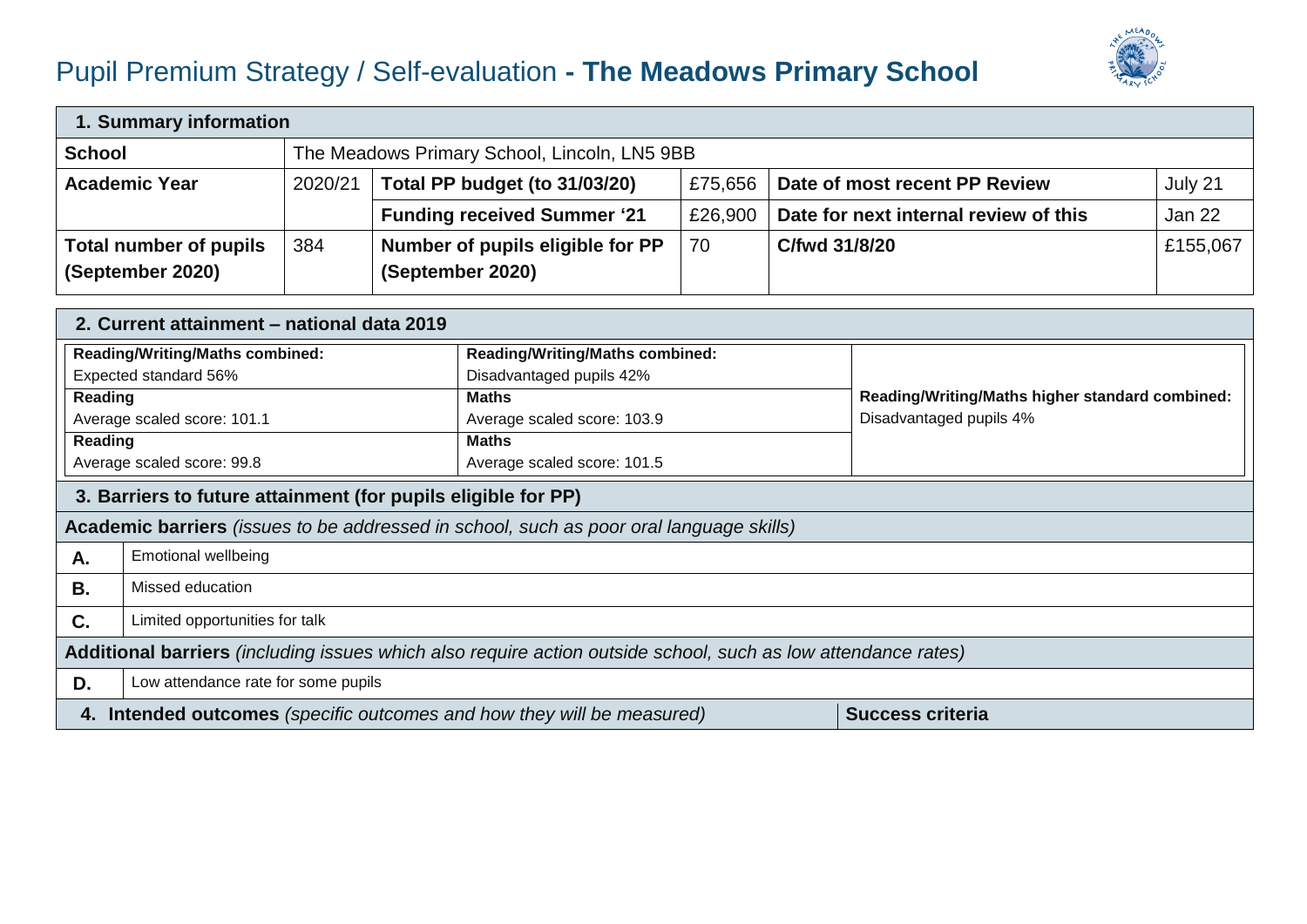| А. | Children's emotional and mental health needs are taken into account when planning and<br>delivering learning. This results in pupils being ready to learn in their classes and able to focus on<br>remote learning when not in school.<br>Nurture records, mentoring records, lesson observations and monitoring of children's books and<br>remote learning outcomes will be used to measure the impact of nurture support. | Children demonstrate resilience and complete work to<br>a good standard. All children are accessing learning<br>provided.<br>Nurture provision results in engagement in learning.<br>Children are increasingly able to manage feelings and<br>$\bullet$<br>emotions independently. |
|----|-----------------------------------------------------------------------------------------------------------------------------------------------------------------------------------------------------------------------------------------------------------------------------------------------------------------------------------------------------------------------------------------------------------------------------|------------------------------------------------------------------------------------------------------------------------------------------------------------------------------------------------------------------------------------------------------------------------------------|
| В. | Gaps in knowledge are addressed through focused teaching. Assessed tasks are used to identify<br>need and lessons (in school and online) reflect this. Spaced learning and repetition of key<br>knowledge is used to strengthen the impact of teaching, and children make progress to close<br>gaps in maths, reading and writing.                                                                                          | Assessments show children at least on track to meet<br>national expectations by the end of each key stage.                                                                                                                                                                         |
| C. | Vocabulary teaching is prioritised as part of the teaching sequence in reading for all children. Key<br>vocabulary is identified in medium-term plans throughout the curriculum, and on themed<br>knowledge organisers. Monitoring of teaching, children's work and end-of-unit assessed tasks will<br>evidence this.                                                                                                       | Children are accessing age-appropriate texts and are<br>able to articulate responses.                                                                                                                                                                                              |
| D. | Positive relationships are maintained with families in order that there is progression in learning.<br>Nurture team call families to check in weekly. Attendance is good or better and children return to<br>school after school closures.                                                                                                                                                                                  | Positive, sustained links between home and school<br>are established and maintained. Attendance good or<br>better<br>Engagement in remote learning by all.                                                                                                                         |

| 5. Review of expenditure                                                                                |                                                                                                                                       |                                                                                                                                                                                                                                    |                                                                                                                                                                                                                                                                                                                                            |      |  |  |
|---------------------------------------------------------------------------------------------------------|---------------------------------------------------------------------------------------------------------------------------------------|------------------------------------------------------------------------------------------------------------------------------------------------------------------------------------------------------------------------------------|--------------------------------------------------------------------------------------------------------------------------------------------------------------------------------------------------------------------------------------------------------------------------------------------------------------------------------------------|------|--|--|
| <b>Previous Academic Year</b>                                                                           |                                                                                                                                       | September 2019 - August 2020                                                                                                                                                                                                       |                                                                                                                                                                                                                                                                                                                                            |      |  |  |
|                                                                                                         | i. Quality of teaching for all                                                                                                        |                                                                                                                                                                                                                                    |                                                                                                                                                                                                                                                                                                                                            |      |  |  |
| Action                                                                                                  | Intended outcome                                                                                                                      | <b>Estimated impact:</b> Did you meet the<br>success criteria? (Include impact on pupils<br>not eligible for PP, if appropriate).                                                                                                  | Lessons learned<br>(and whether you will continue with this approach)                                                                                                                                                                                                                                                                      | Cost |  |  |
| Whole-school and<br>individual training<br>focused on<br>ethos/nurture/<br>curriculum by<br>consultants | Curriculum built around<br>'whole child' and<br>provision for children's<br>needs<br>All staff share vision for<br>school priorities. | Positive approach to children's behaviour<br>All children benefit from holistic approach<br>to behaviour management and inclusion<br>Staff inspired to make a difference<br>through positive, daily interactions with<br>children. | Excellent opportunity for all staff to work together to<br>continue to develop a curriculum for all children - positive<br>impact evidenced in school ethos and daily approach to<br>learning.<br>school to access further training/development<br>opportunities that benefit all pupils, as<br>informed by whole school development plan. | £122 |  |  |
| ii.<br><b>Targeted support</b>                                                                          |                                                                                                                                       |                                                                                                                                                                                                                                    |                                                                                                                                                                                                                                                                                                                                            |      |  |  |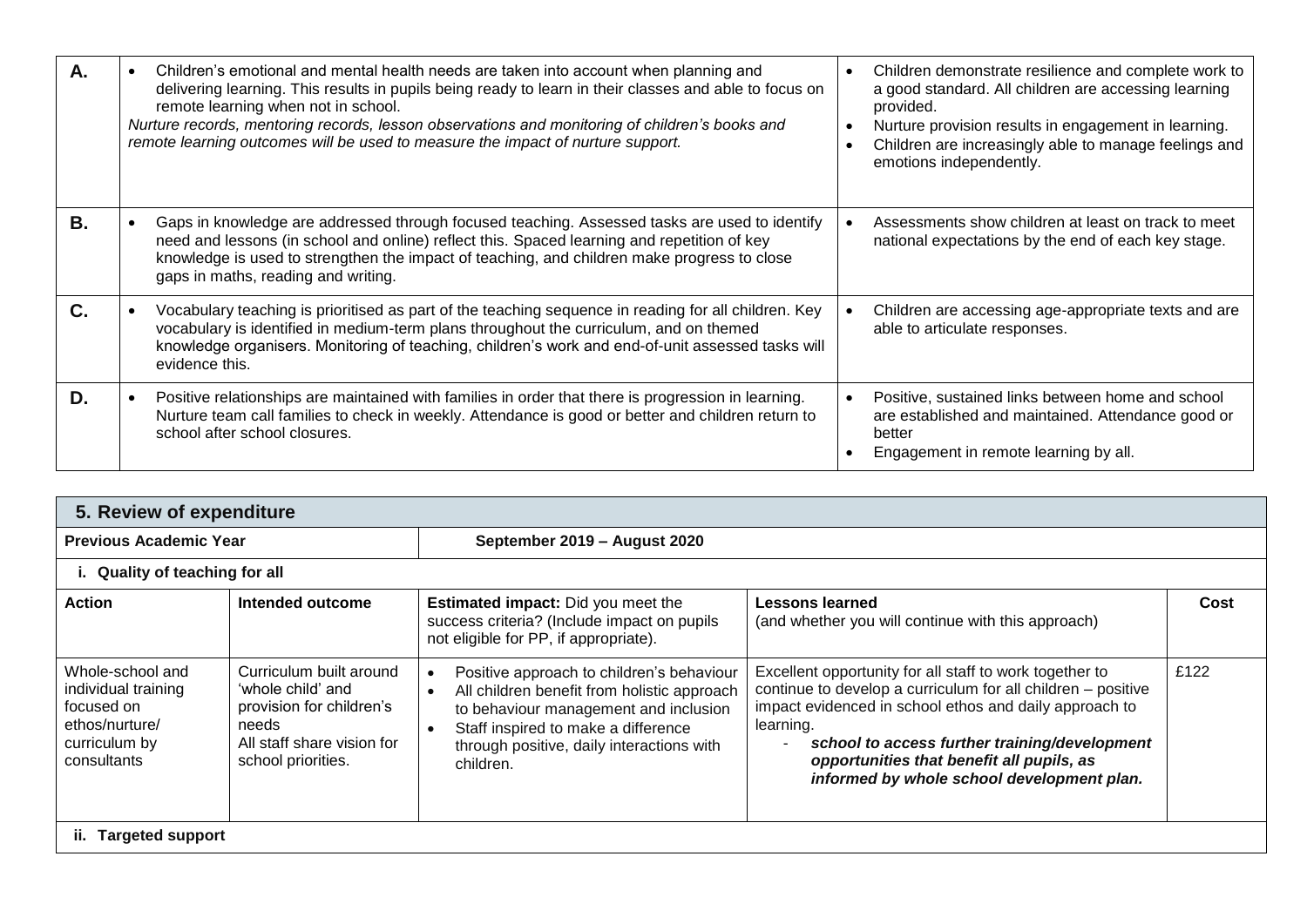| <b>Action</b>                                                                                                                                                                                   | <b>Intended outcome</b>                                                                                                                                                                                                                                                                                                                                                                                                                                                                     | Estimated impact: Did you meet the                                                                                                                                                                                                                                                                                                                                                                                                                                         | <b>Lessons learned</b>                                                                                                                                                                                                                                                                                                                                                                                                                                                                                                                       |                                                                                                                                                   |
|-------------------------------------------------------------------------------------------------------------------------------------------------------------------------------------------------|---------------------------------------------------------------------------------------------------------------------------------------------------------------------------------------------------------------------------------------------------------------------------------------------------------------------------------------------------------------------------------------------------------------------------------------------------------------------------------------------|----------------------------------------------------------------------------------------------------------------------------------------------------------------------------------------------------------------------------------------------------------------------------------------------------------------------------------------------------------------------------------------------------------------------------------------------------------------------------|----------------------------------------------------------------------------------------------------------------------------------------------------------------------------------------------------------------------------------------------------------------------------------------------------------------------------------------------------------------------------------------------------------------------------------------------------------------------------------------------------------------------------------------------|---------------------------------------------------------------------------------------------------------------------------------------------------|
|                                                                                                                                                                                                 |                                                                                                                                                                                                                                                                                                                                                                                                                                                                                             | success criteria? (Include impact on pupils                                                                                                                                                                                                                                                                                                                                                                                                                                | (and whether you will continue with this approach)                                                                                                                                                                                                                                                                                                                                                                                                                                                                                           |                                                                                                                                                   |
|                                                                                                                                                                                                 |                                                                                                                                                                                                                                                                                                                                                                                                                                                                                             | not eligible for PP, if appropriate).                                                                                                                                                                                                                                                                                                                                                                                                                                      |                                                                                                                                                                                                                                                                                                                                                                                                                                                                                                                                              |                                                                                                                                                   |
| Provision of:<br>Family Support-<br>Worker<br>nurture team<br>$\bullet$<br>play therapist<br>$\bullet$<br>(listening lady)<br>mentoring<br>$\bullet$<br>peer mediation<br>$\bullet$<br>training | Pupil and family<br>$\bullet$<br>barriers to learning<br>are addressed<br>Relationships with<br>$\bullet$<br>harder-to-reach<br>parents are good<br>PP absence is<br>$\bullet$<br>nearer to the<br>national average for<br>all pupils<br>PP absence is not<br>$\bullet$<br>significantly different<br>to absence for other<br>pupils<br>Behaviour does not<br>$\bullet$<br>impact negatively on<br>learning<br>Children are able to<br>$\bullet$<br>manage conflict in a<br>positive manner | Family Support Worker involvement with __<br>children/families of PP children<br>Positive relationships established, resulting<br>in children's needs met and children<br>attending school more regularly<br>2019 data<br>$PP$ absence =<br>All pupils = Decreased by 0.89% to 4.12%<br>School average persistent absence<br>decreased by 1.58% to 9.73% in 2018/19<br>Positive break times and children observed<br>managing their own conflicts in a positive<br>manner. | Family Support Worker role provides an excellent<br>opportunity for the school to build positive relationships<br>and close involvement with families.<br>Nurture team work supports children in preparing them for<br>learning and ensuring that calm, purposeful learning<br>environments are accessible to all children.<br>Peer mediation in place across the school and training to<br>be made available each year for future provision where<br>possible.<br>to continue                                                               | £83,059<br>Including:<br>Listening<br>Lady play<br>therapy/<br>counselling<br>Joy<br>Foundation<br>mentoring<br>Nurture<br>provision<br>resources |
| Bespoke intervention<br>programmes for basic<br>skills in reading/<br>writing/maths in KS2                                                                                                      | PP attainment<br>$\bullet$<br>matches that of all<br>pupils due to:<br>teachers/TAs<br>$\bullet$<br>leading interventions<br>in smaller groups<br>timely intervention<br>$\bullet$<br>as a result of<br>formative<br>assessment                                                                                                                                                                                                                                                             | 2019 data<br>PP maths EXS - 82.6%<br>Non-PP maths EXS - 78.8%<br>Above LA average by 21.1%<br>Bespoke support and small group teaching<br>consistently, in response to teacher-<br>assessed and self-assessed need, over two<br>terms<br>PP reading EXS - 43.5% (34.8% SEND)<br>Below LA average by 12%<br>$\bullet$<br>Non PP EXS - 66.7%                                                                                                                                 | Focus on maths over at least two terms allowed children<br>to develop a routine and to make choices about which<br>sessions they needed to attend. Numbers attending were<br>consistent and take up was high throughout the year.<br>Positive attitudes to maths were promoted.<br>to continue<br>Focus on improving fluency and stamina in reading<br>planned for 2019/20, and school participation in LEAP to<br>raise standards in reading.<br>Writing approach to continue, with a focus on the<br>editing/drafting process.<br>Outcomes | £4,734<br>Additional<br>teaching<br>support<br>Phonics<br>reading<br>books                                                                        |
| iii. Other approaches                                                                                                                                                                           |                                                                                                                                                                                                                                                                                                                                                                                                                                                                                             |                                                                                                                                                                                                                                                                                                                                                                                                                                                                            |                                                                                                                                                                                                                                                                                                                                                                                                                                                                                                                                              |                                                                                                                                                   |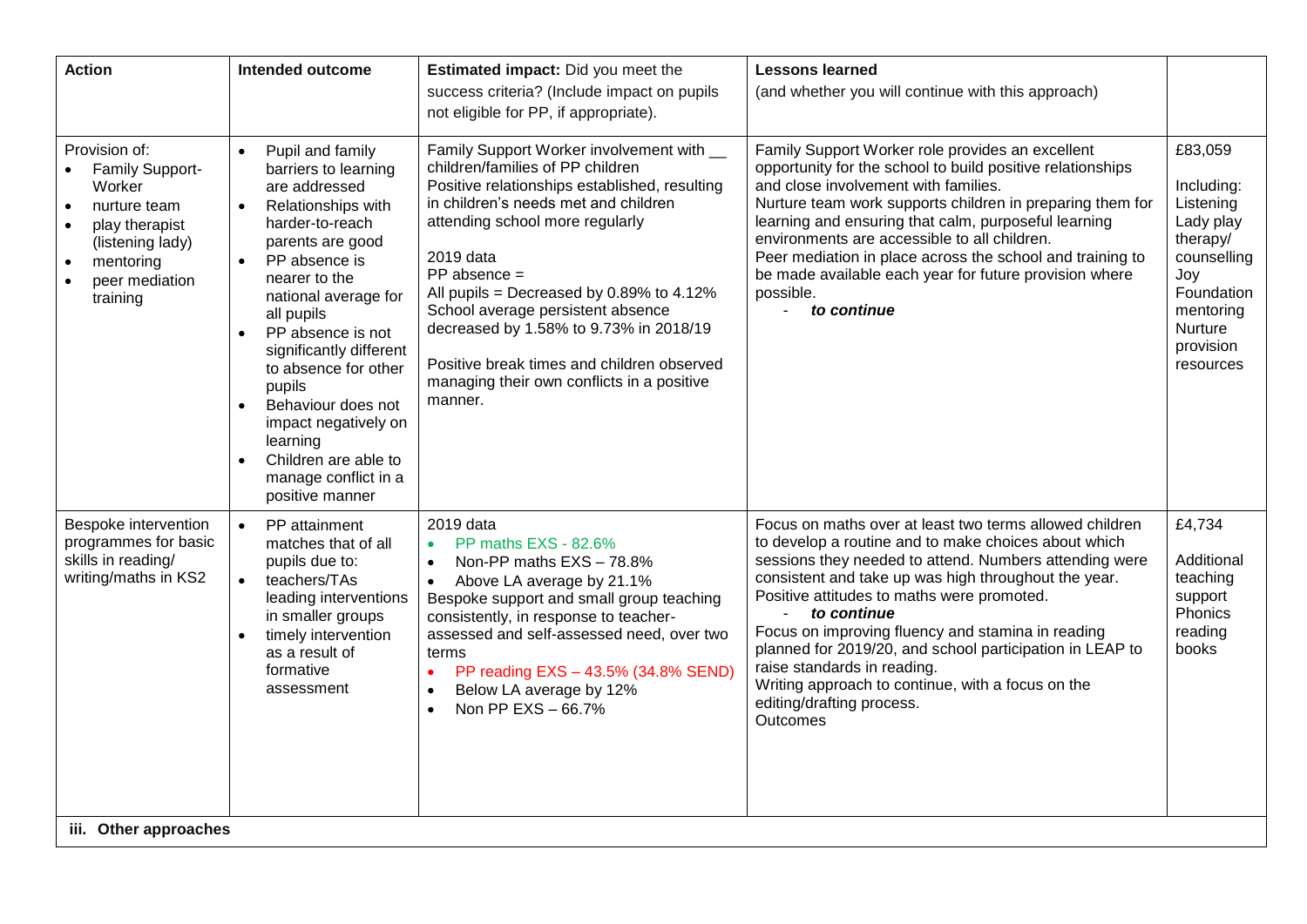| <b>Action</b>                                                                                                                                                                                                                                                                                                                                                                                       | <b>Intended outcome</b>                                                                                                                                                                                                                             | Estimated impact: Did you meet the<br>success criteria? (Include impact on pupils<br>not eligible for PP, if appropriate).                                                                                                                                             |  | <b>Lessons learned</b><br>(and whether you will continue with this approach)                                                                                                                                                                                                                                                                                                                                                                                                                                                                              |                   |                                         |       |
|-----------------------------------------------------------------------------------------------------------------------------------------------------------------------------------------------------------------------------------------------------------------------------------------------------------------------------------------------------------------------------------------------------|-----------------------------------------------------------------------------------------------------------------------------------------------------------------------------------------------------------------------------------------------------|------------------------------------------------------------------------------------------------------------------------------------------------------------------------------------------------------------------------------------------------------------------------|--|-----------------------------------------------------------------------------------------------------------------------------------------------------------------------------------------------------------------------------------------------------------------------------------------------------------------------------------------------------------------------------------------------------------------------------------------------------------------------------------------------------------------------------------------------------------|-------------------|-----------------------------------------|-------|
| Provide opportunities<br>for all children to take<br>part in enrichment<br>activities:<br>PGL weekend<br>Subsidised<br>$\bullet$<br>Able Maths Day<br>$\bullet$<br><b>Rock Challenge</b><br>$\bullet$<br>Horse-riding<br>$\bullet$<br>Speech and<br><b>Drama Festival</b><br><b>NK Dance</b><br>$\bullet$<br>After-school club<br>Sunshine Club<br>$\bullet$<br><b>Family Learning</b><br>$\bullet$ | All children to have<br>$\bullet$<br>opportunities to<br>participate<br>Real experiences<br>$\bullet$<br>available to make<br>learning purposeful<br>for all<br>Children have<br>$\bullet$<br>opportunities to<br>develop a wide<br>range of skills | Whole-class involvement in visits and<br>provision for 'experts' to visit school<br>created real contexts for learning and<br>children were engaged in projects.<br>Children enthused and inspired to learn,<br>and motivated to take risks and try new<br>challenges. |  | All termly themes enriched by either out-of-school or<br>school-based experience. Positive outcomes, e.g. written<br>brochures reviewed by Visit Lincoln. Children enthused by<br>real contexts.<br>Opportunities for children to take part in experiences they<br>would otherwise not enjoy boosts self-esteem and cultural<br>capital<br>Improved self-confidence in pupils and improved links<br>between home and school<br>Children inspired to achieve goals.<br>school to continue to support and promote<br>enrichment experiences for all pupils. |                   |                                         | £3588 |
| Provision of school<br>milk                                                                                                                                                                                                                                                                                                                                                                         | Promotion of<br>$\bullet$<br>healthy, balanced<br>diet for all                                                                                                                                                                                      | High uptake from pupils<br>$\bullet$<br>Break time snack, with fruit, has a<br>positive impact on children's<br>concentration in lessons during morning<br>sessions.                                                                                                   |  | Parents and pupils respond positively to provision of milk.<br>to continue                                                                                                                                                                                                                                                                                                                                                                                                                                                                                |                   |                                         | £1039 |
| 6. Planned expenditure                                                                                                                                                                                                                                                                                                                                                                              |                                                                                                                                                                                                                                                     |                                                                                                                                                                                                                                                                        |  |                                                                                                                                                                                                                                                                                                                                                                                                                                                                                                                                                           |                   |                                         |       |
| Academic year                                                                                                                                                                                                                                                                                                                                                                                       | 2020/21                                                                                                                                                                                                                                             |                                                                                                                                                                                                                                                                        |  |                                                                                                                                                                                                                                                                                                                                                                                                                                                                                                                                                           |                   |                                         |       |
| The three headings enable you to demonstrate how you are using the Pupil Premium to improve classroom pedagogy, provide targeted support<br>and support whole school strategies                                                                                                                                                                                                                     |                                                                                                                                                                                                                                                     |                                                                                                                                                                                                                                                                        |  |                                                                                                                                                                                                                                                                                                                                                                                                                                                                                                                                                           |                   |                                         |       |
|                                                                                                                                                                                                                                                                                                                                                                                                     | i. Quality of teaching for all                                                                                                                                                                                                                      |                                                                                                                                                                                                                                                                        |  |                                                                                                                                                                                                                                                                                                                                                                                                                                                                                                                                                           |                   |                                         |       |
| <b>Action</b>                                                                                                                                                                                                                                                                                                                                                                                       | <b>Intended</b><br>outcome                                                                                                                                                                                                                          | What is the evidence and<br>rationale for this choice?                                                                                                                                                                                                                 |  | How will you ensure it is<br>implemented well?                                                                                                                                                                                                                                                                                                                                                                                                                                                                                                            | <b>Staff lead</b> | When will you review<br>implementation? |       |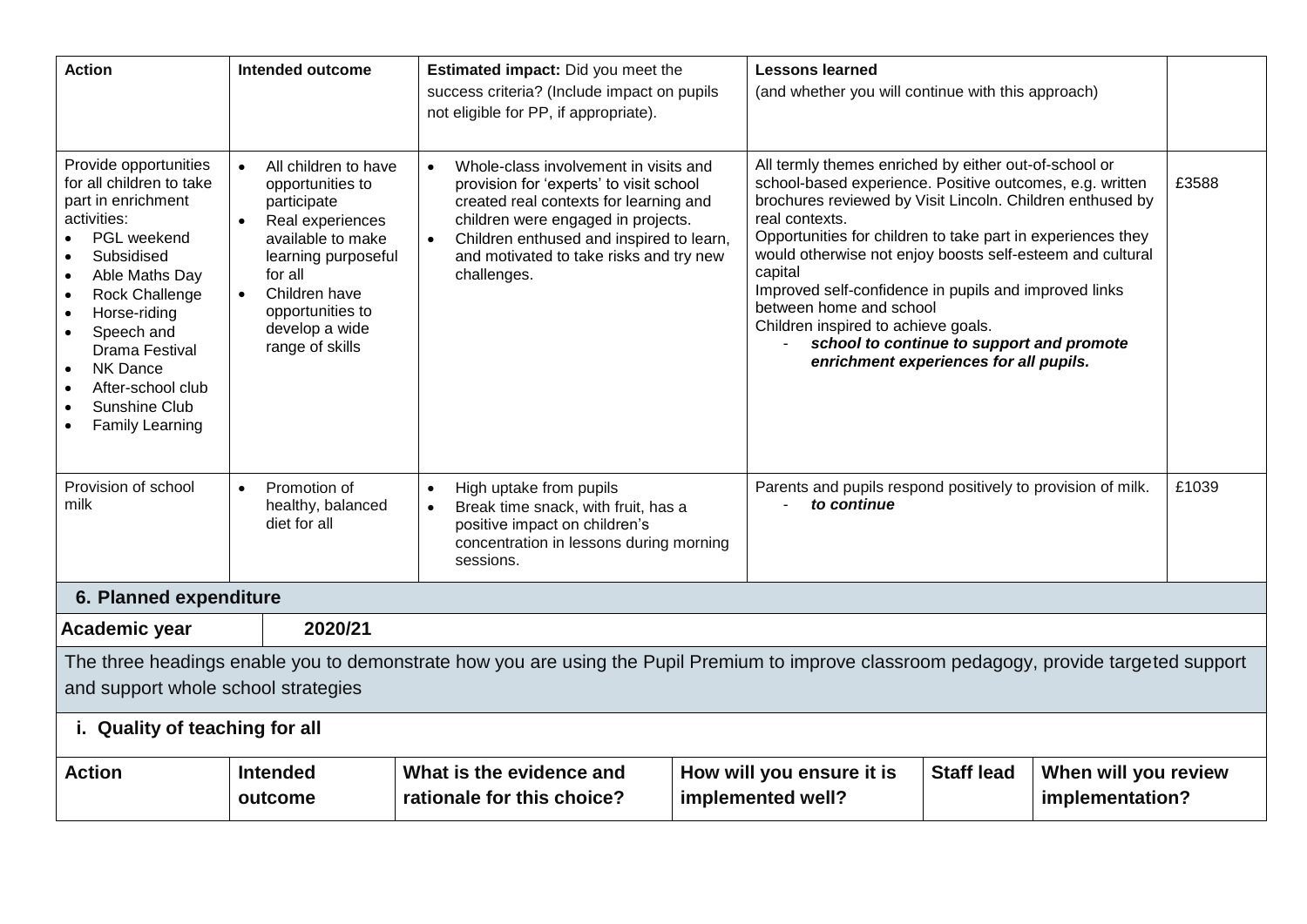| <b>Provision of</b><br>additional teachers<br>to support catch-up           | Remote learning<br>$\bullet$<br>outcomes and<br>attendance<br>online used to<br>plan in-school<br>curriculum<br>Gaps in learning<br>$\bullet$<br>addressed<br>through modified<br>curriculum<br>Gaps are closed<br>and children<br>achieve at least | $\bullet$<br><b>High quality first teaching for</b><br>all pupils the priority in closing<br>the gap and improving<br>attainment and progress.<br>Catch-up sessions are additional<br>$\bullet$<br>so that no new learning is missed<br>Focused groups allow specific<br>objectives to be focused on with<br>appropriate intervention groups                          | Team planning and<br>$\bullet$<br>prioritising time for<br>communication between staff<br>Monitoring of teaching<br>Planning overseen by subject<br>leads                                                               | <b>SLT</b>                 | December 2021                           |
|-----------------------------------------------------------------------------|-----------------------------------------------------------------------------------------------------------------------------------------------------------------------------------------------------------------------------------------------------|-----------------------------------------------------------------------------------------------------------------------------------------------------------------------------------------------------------------------------------------------------------------------------------------------------------------------------------------------------------------------|-------------------------------------------------------------------------------------------------------------------------------------------------------------------------------------------------------------------------|----------------------------|-----------------------------------------|
| <b>Online platform</b><br>selected for remote<br>learning                   | High quality<br>$\bullet$<br>platform used to<br>ensure continuity<br>of curriculum<br>during school<br>closures<br>Attainment and<br>progress can be<br>monitored<br>effectively<br>remotely.                                                      | <b>Maximising learning</b><br>opportunities for all and<br>engaging with families.<br>Children are able to see their<br>teachers and access teaching at<br>appropriate times<br>Children can receive clear<br>feedback remotely<br>A safe, secure, primary-friendly<br>$\bullet$<br>platform inspires children and is<br>easy and flexible to be used by<br>families. | Clear expectations shared<br>$\bullet$<br>with all users<br>SLT and team leader<br>$\bullet$<br>monitoring<br>Outcomes produced by<br>children are of a high<br>standard and comparable to<br>work completed in school. | AB                         | Half-termly                             |
|                                                                             |                                                                                                                                                                                                                                                     |                                                                                                                                                                                                                                                                                                                                                                       |                                                                                                                                                                                                                         | <b>Total budgeted cost</b> | £55,000                                 |
| ii. Targeted support                                                        |                                                                                                                                                                                                                                                     |                                                                                                                                                                                                                                                                                                                                                                       |                                                                                                                                                                                                                         |                            |                                         |
| <b>Action</b>                                                               | <b>Intended outcome</b>                                                                                                                                                                                                                             | What is the evidence and rationale<br>for this choice?                                                                                                                                                                                                                                                                                                                | How will you ensure it is<br>implemented well?                                                                                                                                                                          | <b>Staff lead</b>          | When will you review<br>implementation? |
| Investment in high<br>quality texts to<br>promote vocabulary<br>development | Age-appropriate,<br>vocabulary is<br>evidenced in<br>children's talk<br>and writing<br>Children have<br>experience of a<br>range of high-<br>quality texts.                                                                                         | <b>Reading progress and</b><br>attainment in lowest 20%.<br>Reading is a fundamental skill<br>required for effective learning and<br>future progress<br>High quality texts inspire children<br>to read                                                                                                                                                                | Subject leaders provide<br>$\bullet$<br>guidance for staff in<br>implementing texts in lessons<br>Monitoring of planning and<br>lessons.                                                                                | AB/English<br>team         | January 2021                            |
|                                                                             | Total budgeted cost   £9500                                                                                                                                                                                                                         |                                                                                                                                                                                                                                                                                                                                                                       |                                                                                                                                                                                                                         |                            |                                         |